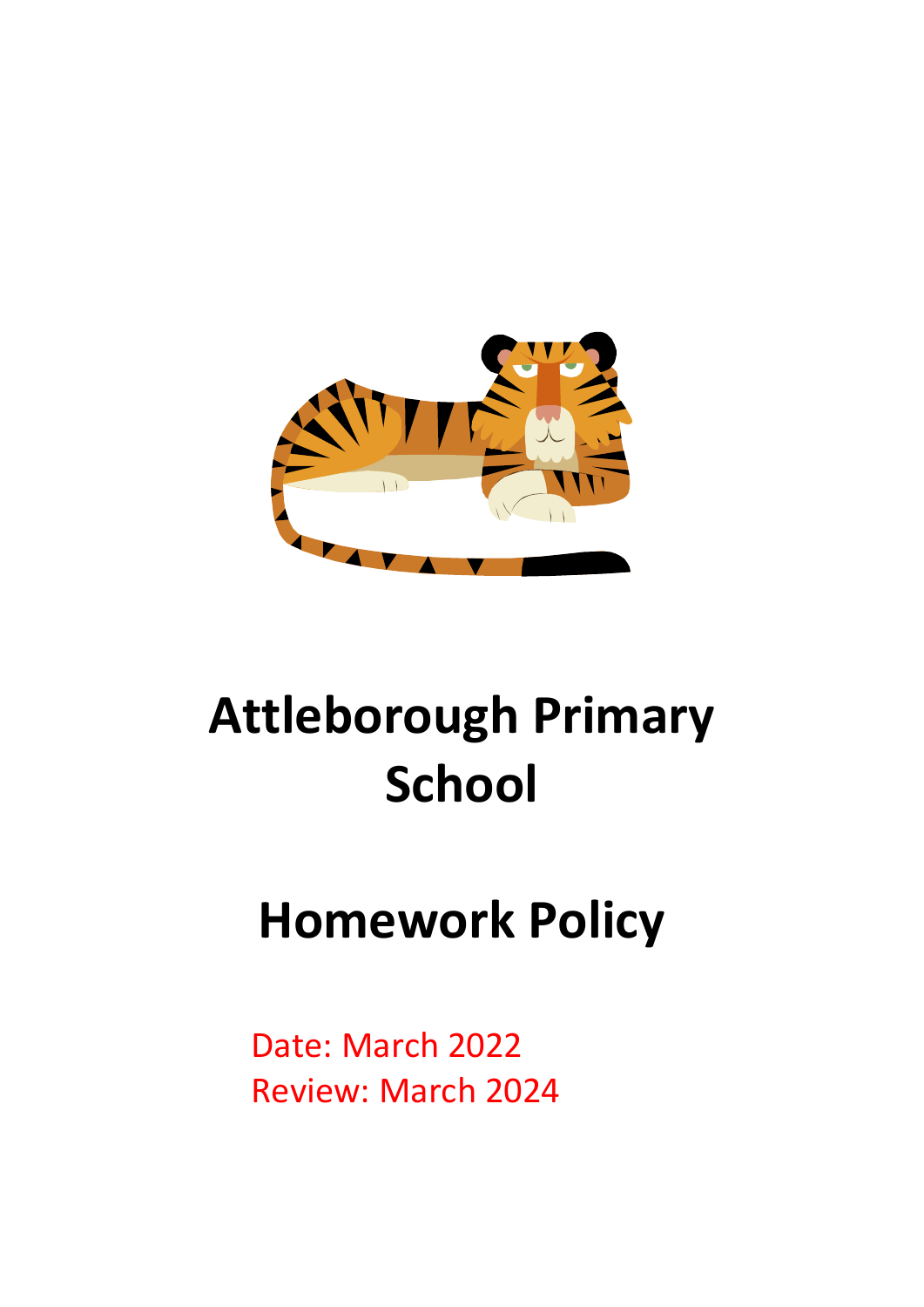# **Homework**

# **Reading**

Children are expected to read with an adult and discuss this reading at least three times per week. This can be any reading activity, but is likely to be from their current reading book. Children are encouraged to borrow books from the school library and Attleborough Library and review them in their reading record books.

# **Spelling**

Since September 2019, the school has followed the Twinkl Spelling programme. Focused class teaching of spelling happens  $3 - 4$  times a week outside of English teaching time and is based around the spelling patterns and rules relevant to their year group as outlined in the National Curriculum 2014, including spelling words relating to their topic focus where appropriate. Children will bring home spelling homework based on common rules and patterns. Parents should use the 'look, cover, say, write, check' method to support their children in mastering their words and they will be tested on these on a weekly basis. Children can choose to record their scores in their reading record should they wish to do so. In Reception and Year 1, children are given key sounds to learn based on the phonics scheme that the school is using.

# **Tackling Tables**

Learning multiplication and division facts is an important part of learning maths at primary school. Children are expected to quickly recall all multiplication and division facts up to 12 x 12 by the end of Year 4.

· In Reception and Year 1, children should practise counting up and down in 1s, 2s, 5s and 10s. This prepares them to move on to understanding multiplication and division in Year 2.

· By the end of Year 2, children are expected to know the 2, 5 and 10 x table facts up to 12 x  $\Box$  and the related division facts for these. They should also begin to count up and down in 3s.

· By the end of Year 3, children are expected to know the 3, 4 and 8 x table facts up to 12 x  $\Box$  and the related division facts for these. They should also be able to count up and down in different amounts from a starting number.

· By the end of Year 4, children are expected to know the 6, 7, 9, 11 and 12 x table facts up to 12 x  $\Box$  and the related division facts for these.

In order to achieve these end of year objectives, we use the 'Tackling Tables' scheme which separates learning the tables into levels: Blue (2, 5 and 10); Green (3, 4 and 8) and Red (6, 7, 9, 11 and 12).

Time is taken to support children in practicing times tables in school; however practising at home is also highly recommended and can be in the form of games,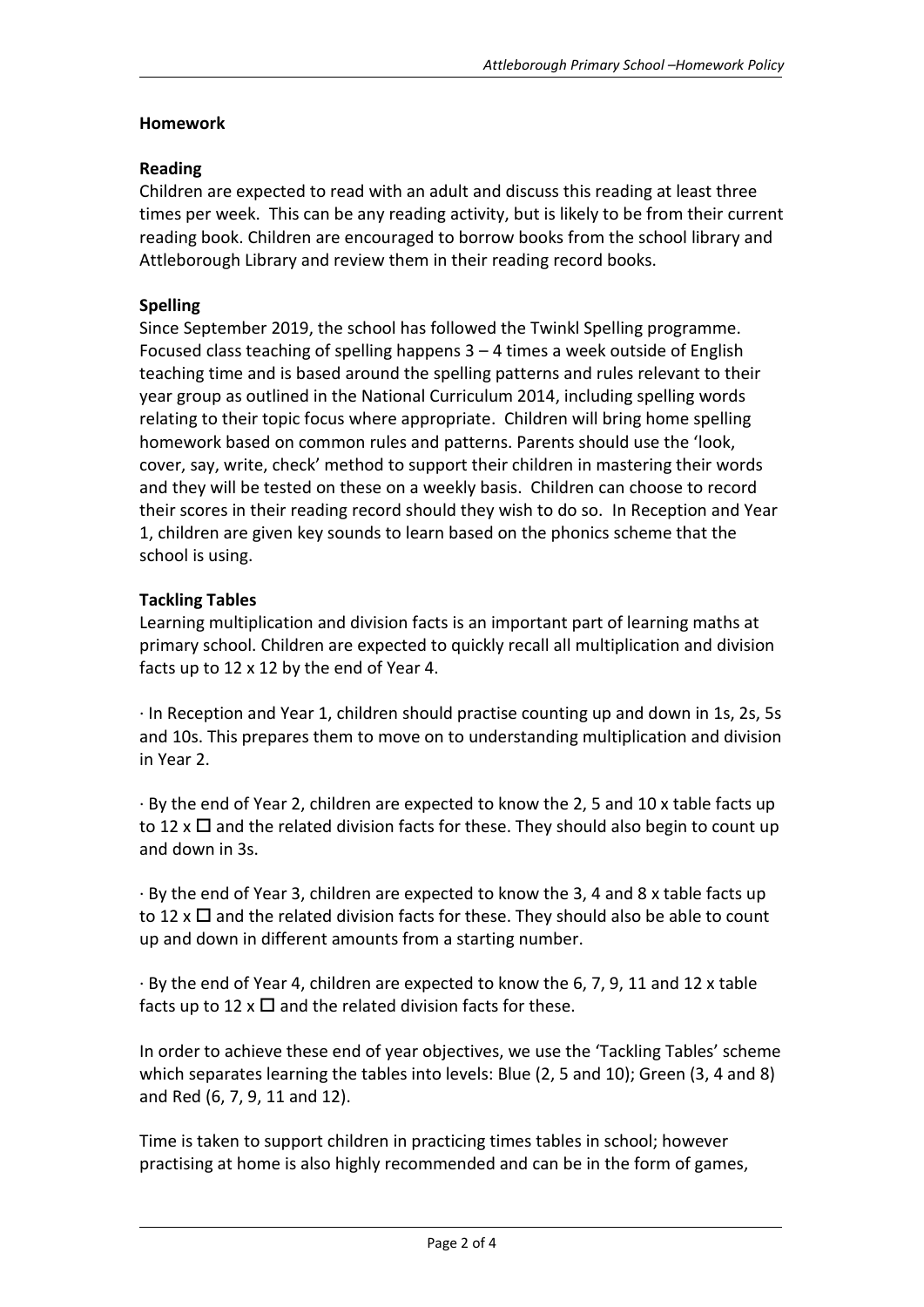quick-fire competition questions or parents can buy the Tackling Tables Student Pack through school for a discount price of £8.50. Please enquire through school if you wish to purchase a set.

Alternatively, all pupils in Years 2 to Year 6 have a Tackling Tables login – this can be used on a computer or via the App to play and practise times tables.

For children in Years 5 and 6 who have already shown that they know all multiplication and division facts, there are 'Intelligent Practice' questions which include missing number sentences

e.g.  $25 \div \Box = 5$  or using known facts for multiples e.g. 70 x 30 = 2100.

#### **Abacus**

Children in Years 3 to 6 will be given weekly homework which supports other mental maths skills through the Abacus Active Learn website. This will relate to part of their learning during that week in class – for example, converting g to kg. All children have their own logins and homework is set by the teacher. On occasion, there may not be a homework task however children can revisit previous tasks.

#### **Homework in Early Years Foundation Stage**

Children are given optional 'Next Step' tasks on Tapestry to complete at home.

#### **Homework in Years 1, 2, 3 and 4**

Children are given optional homework linked to their topic they are covering in class each term. These tasks include a range of English, maths and science and topic activities and can be presented weekly, as appropriate, to the rest of the class.

#### **Homework in Years 5 and 6**

To encourage children to learn how to work more independently and prepare them for the demands of high school, Year 5 and 6 children will receive one piece of written homework each week: one week's homework will consolidate their maths learning and the other to consolidate their English. Where possible, this homework will be linked to the topic under study. There are three levels: Bronze, Silver and Gold and children should be able to choose a task which is suitably challenging for them. The expectation is that children will spend up to 30 minutes on their homework during the week.

#### **Monitoring**

Written homework is checked on a weekly basis and Achievement Points are awarded as appropriate. Abacus homework is also monitored by teachers through the website where teachers can see how many attempts pupils have made at activities and their scores. Reading records should be signed weekly by parents to show that the children have read, answered questions about their reading, or have simply had a conversation about what they have read. The class teacher or teaching